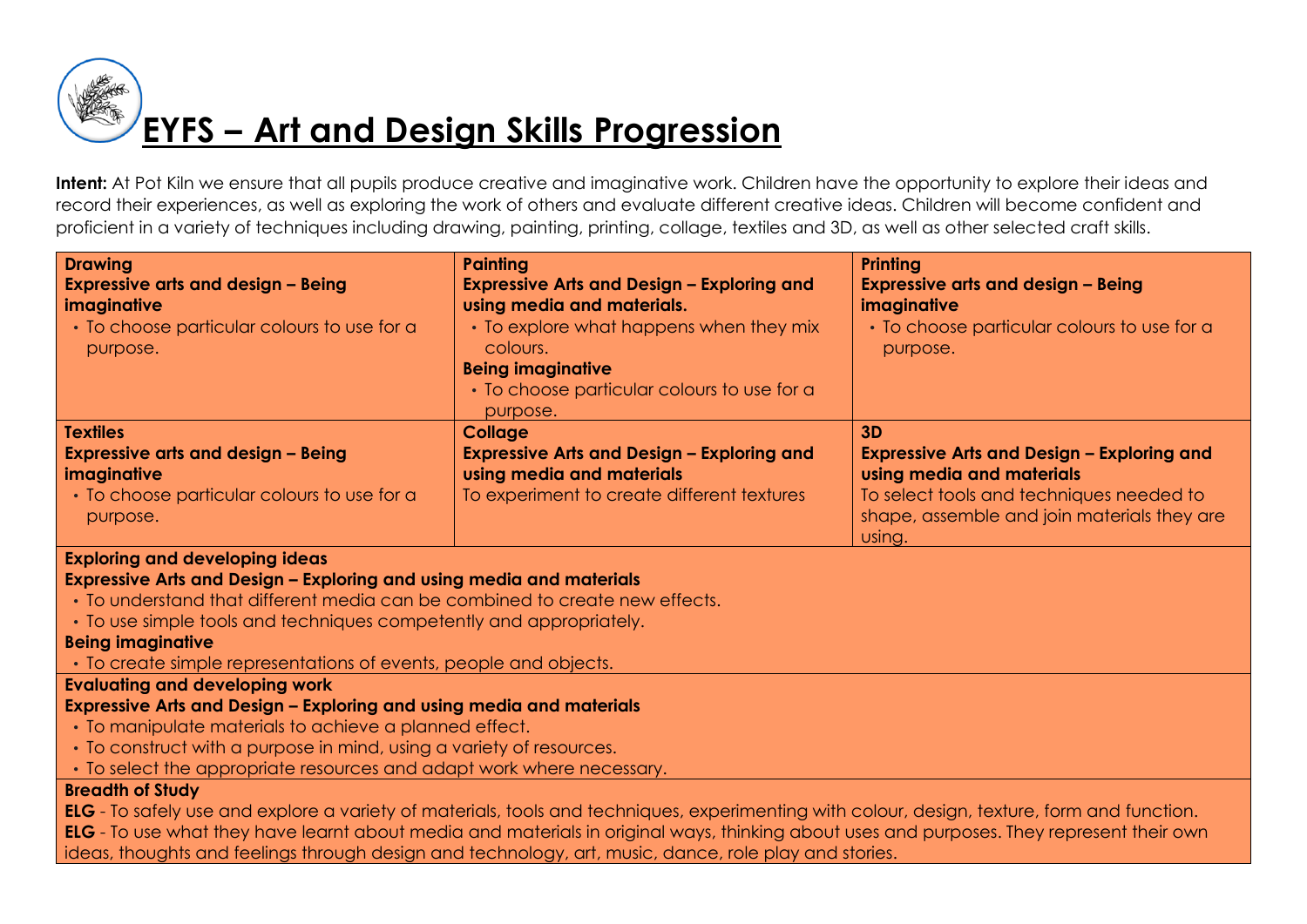

### **Year 1 – Art and Design Skills Progression**

**Intent:** At Pot Kiln we ensure that all pupils produce creative and imaginative work. Children have the opportunity to explore their ideas and record their experiences, as well as exploring the work of others and evaluate different creative ideas. Children will become confident and proficient in a variety of techniques including drawing, painting, printing, collage, textiles and 3D, as well as other selected craft skills.

| <b>Drawing</b>                                                                                                                                                                                                                                                   | Painting                                                                                                                                                                                                                                                                                                                  | Printing                                                                                                                                                                                                                                                                                    |
|------------------------------------------------------------------------------------------------------------------------------------------------------------------------------------------------------------------------------------------------------------------|---------------------------------------------------------------------------------------------------------------------------------------------------------------------------------------------------------------------------------------------------------------------------------------------------------------------------|---------------------------------------------------------------------------------------------------------------------------------------------------------------------------------------------------------------------------------------------------------------------------------------------|
| • Use a variety of tools, including pencils,<br>rubbers, crayons, pastels, felt tips, charcoal,<br>ballpoints, chalk and other dry media.<br>• Use a sketchbook to gather and collect<br>artwork.<br>• Begin to explore the use of line, shape and<br>colour     | • Use a variety of tools and techniques<br>including the use of different brush sizes and<br>types.<br>• Mix and match colours to artefacts and<br>objects.<br>• Work on different scales.<br>• Mix secondary colours and shades<br>• using different types of paint.<br>• Create different textures e.g. use of sawdust. | • Make marks in print with a variety of objects,<br>including natural and made objects.<br>• Carry out different printing techniques e.g.<br>mono print, block, relief and resist printing.<br>• Make rubbings.<br>• Build a repeating pattern and recognise<br>pattern in the environment. |
| <b>Textiles</b>                                                                                                                                                                                                                                                  | Collage                                                                                                                                                                                                                                                                                                                   | 3D                                                                                                                                                                                                                                                                                          |
| • Use a variety of techniques, e.g. weaving,<br>finger knitting, fabric crayons, sewing and<br>binca.<br>• To try out tools and techniques in producing<br>a fabric resist piece of work.<br>• To investigate wrapping and knotting<br>techniques and processes. | • Create images from imagination, experience<br>or observation.<br>• Use a wide variety of media, including<br>photocopied material, fabric, plastic, tissue,<br>magazines, crepe paper, etc.<br>• To identify hot and cold colours, select, sort<br>and stick<br>• To select and sort contrasting materials.             | • Manipulate clay in a variety of ways, e.g.<br>rolling, kneading and shaping.<br>• Explore sculpture with a range of malleable<br>media, especially clay.<br>• Experiment with, construct and join recycled,<br>natural and man-made materials.<br>• Explore shape and form.               |

### **Exploring and developing ideas**

- Record and explore ideas from first hand observation, experience and imagination.
- Ask and answer questions about the starting points for their work, and develop their ideas.
- Explore the differences and similarities within the work of artists, craftspeople and designers in different times and cultures.

### **Evaluating and developing work**

- Review what they and others have done and say what they think and feel about it. E.g. Annotate sketchbook
- Identify what they might change in their current work or develop in their future work.

- Work on their own, and collaboratively with others, on projects in 2 and 3 dimensions and on different scales.
- Use ICT
- Investigate different kinds of art, craft and design.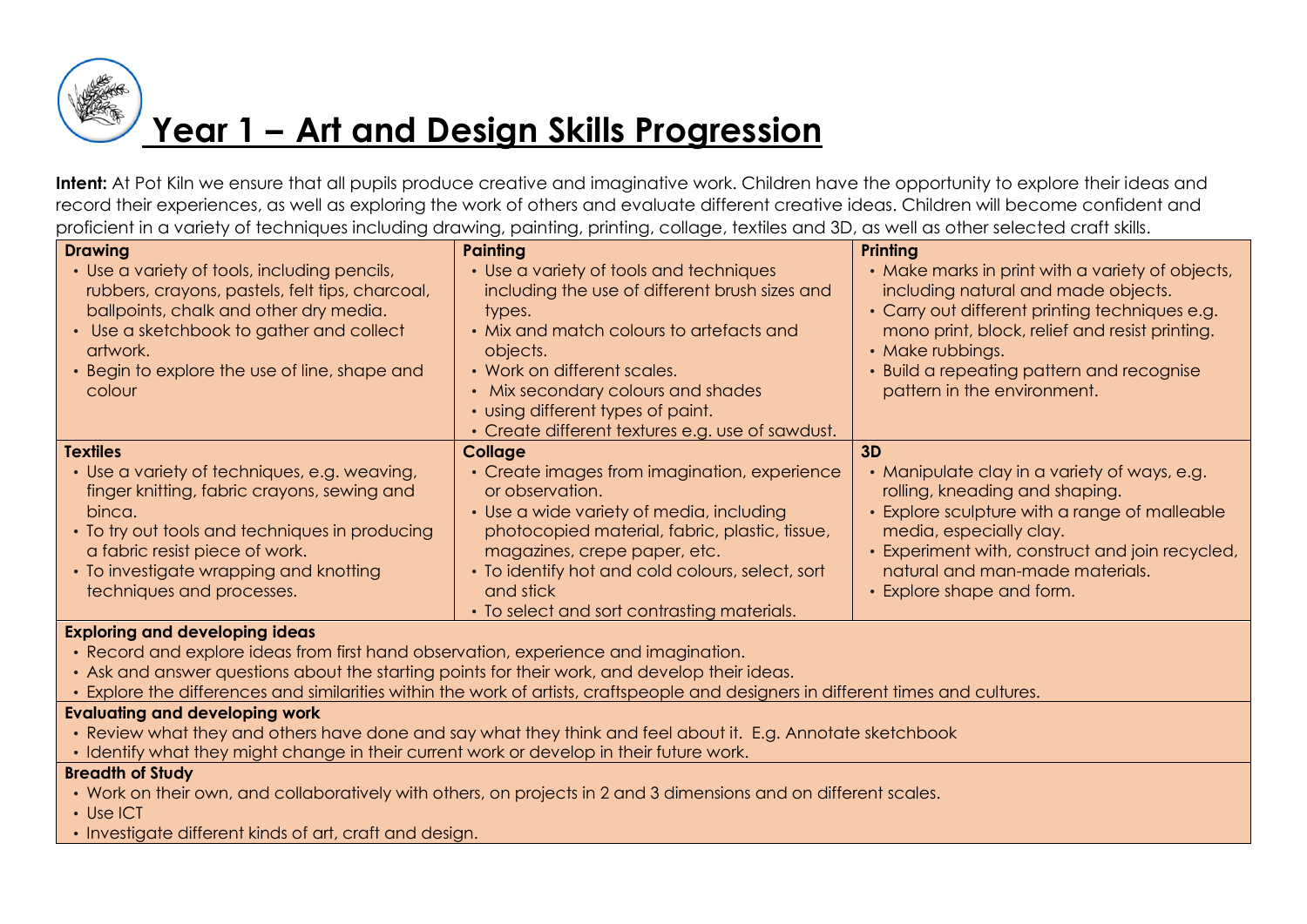

## **Year 2 – Art and Design Skills Progression**

Intent: At Pot Kiln we ensure that all pupils produce creative and imaginative work. Children have the opportunity to explore their ideas and record their experiences, as well as exploring the work of others and evaluate different creative ideas. Children will become confident and proficient in a variety of techniques including drawing, painting, printing, collage, textiles and 3D, as well as other selected craft skills.

| <b>Drawing</b>                                                                                                                                                                                                                                                                                                                                                               | <b>Painting</b>                                                                                                                                                                                                                                                                                                                                                  | <b>Printing</b>                                                                                                                                                                                                                                                                                                          |
|------------------------------------------------------------------------------------------------------------------------------------------------------------------------------------------------------------------------------------------------------------------------------------------------------------------------------------------------------------------------------|------------------------------------------------------------------------------------------------------------------------------------------------------------------------------------------------------------------------------------------------------------------------------------------------------------------------------------------------------------------|--------------------------------------------------------------------------------------------------------------------------------------------------------------------------------------------------------------------------------------------------------------------------------------------------------------------------|
| • Layer different media, e.g. crayons, pastels,<br>felt tips, charcoal and ballpoint.<br>• Understand the basic use of a sketchbook<br>and work out ideas for drawings.<br>• Draw for a sustained period of time from the<br>figure and real objects, including single and<br>grouped objects.<br>• Experiment with the visual elements; line,<br>shape, pattern and colour. | • Mix a range of secondary colours, shades<br>and tones.<br>• Experiment with tools and techniques,<br>including, layering, mixing media, scraping<br>through etc.<br>• Name different types of paint and their<br>properties.<br>• Work on a range of scales e.g. large brush on<br>large paper etc.<br>• Mix and match colours using artefacts and<br>objects. | • Use a variety of techniques, including carbon<br>printing, relief, press and fabric printing and<br>rubbings.<br>• Design patterns of increasing complexity and<br>repetition.<br>• Print using a variety of materials, objects and<br>techniques.                                                                     |
| <b>Textiles</b><br>• Use a variety of techniques, including<br>weaving, French knitting, tie dyeing, fabric<br>crayons and wax or oil resist, appliqué and<br>embroidery.<br>• Stitch, knot and use other manipulative skills.<br>• To investigate the possibilities of materials<br>and processes for card wrapping                                                         | <b>Collage</b><br>• Create textured collages from a variety of<br>media.<br>• Make a simple mosaic.<br>• To work with others on a large scale<br>collaborative piece.<br>• To collect, select and develop an<br>understanding and use of complementary<br>colours                                                                                                | 3D<br>• Manipulate clay for a variety of purposes,<br>including thumb pots, simple coil pots and<br>models.<br>• Build a textured relief tile.<br>• Understand the safety and basic care of<br>materials and tools. Experiment with,<br>construct and join recycled, natural and<br>man-made materials more confidently. |

#### **Exploring and developing ideas**

- Explore and record ideas from first hand observation, experience and imagination.
- Ask and answer questions about the starting points for their work and the processes they have used. Develop their ideas.
- Explore the differences and similarities within the work of artists, craftspeople and designers in different times and cultures.

### **Evaluating and developing work**

- Review what they and others have done and say what they think and feel about it. E.g. Annotate sketchbook
- Identify what they might change in their current work or develop in their future work.
- Annotate work in sketchbook

- Work on their own and, collaboratively with others, on projects in 2 and 3 dimensions and on different scales.
- Use ICT. **.** Investigate different kinds of art, craft and design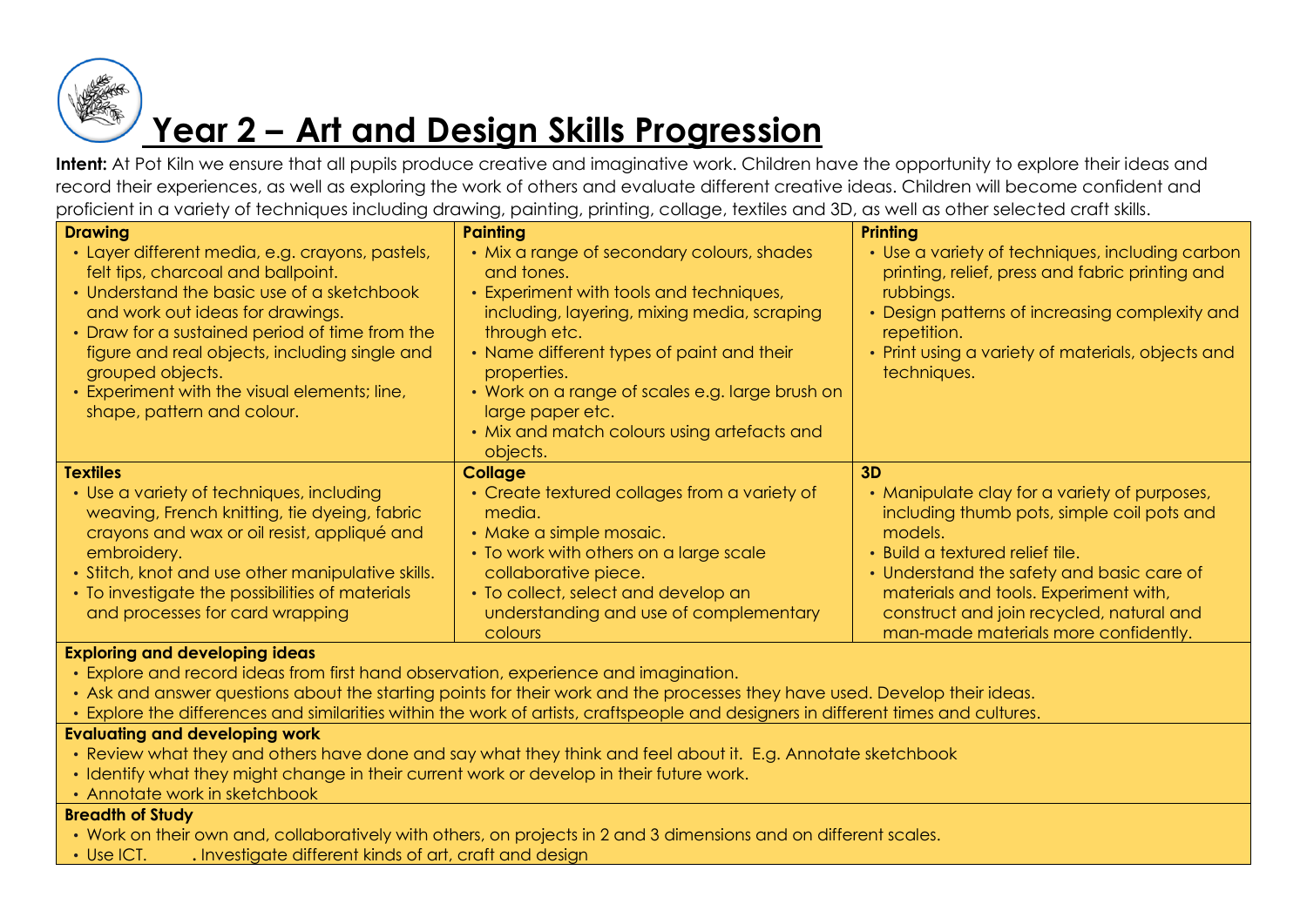

## **Year 3 – Art and Design Skills Progression**

**Intent:** At Pot Kiln we ensure that all pupils produce creative and imaginative work. Children have the opportunity to explore their ideas and record their experiences, as well as exploring the work of others and evaluate different creative ideas. Children will become confident and proficient in a variety of techniques including drawing, painting, printing, collage, textiles and 3D, as well as other selected craft skills.

| <b>Drawing</b>                                                                                                                                                                                                                                                                                                                                                                                      | Painting                                                                                                                                                                                                                                                                                                                              | Printing                                                                                                                                                                                                                                                              |
|-----------------------------------------------------------------------------------------------------------------------------------------------------------------------------------------------------------------------------------------------------------------------------------------------------------------------------------------------------------------------------------------------------|---------------------------------------------------------------------------------------------------------------------------------------------------------------------------------------------------------------------------------------------------------------------------------------------------------------------------------------|-----------------------------------------------------------------------------------------------------------------------------------------------------------------------------------------------------------------------------------------------------------------------|
| • Experiment with different grades of pencil<br>and other implements.<br>• Plan, refine and alter their drawings as<br>necessary.<br>• Use their sketchbook to collect and record<br>visual information from different sources.<br>• Draw for a sustained period of time at their<br>own level.<br>• Use different media to achieve variations in<br>line, texture, tone, colour, shape and pattern | • Mix a variety of colours and know which<br>primary colours make secondary colours.<br>• Use a developed colour vocabulary.<br>• Experiment with different effects and textures<br>including blocking in colour, washes,<br>thickened paint etc.<br>• Work confidently on a range of scales e.g.<br>thin brush on small picture etc. | • Print using a variety of materials, objects and<br>techniques including layering.<br>• Talk about the processes used to produce a<br>simple print.<br>• to explore pattern and shape, creating<br>designs for printing                                              |
| <b>Textiles</b>                                                                                                                                                                                                                                                                                                                                                                                     | Collage                                                                                                                                                                                                                                                                                                                               | 3D                                                                                                                                                                                                                                                                    |
| • Use a variety of techniques, including<br>printing, dying, quilting, weaving,<br>embroidery, paper and plastic trappings and<br>appliqué.<br>• Name the tools and materials they have<br>used.<br>• Develop skills in stitching. Cutting and joining.                                                                                                                                             | • Name the tools and materials they have<br>used.<br>• Experiment with a range of media e.g.<br>overlapping, layering etc.<br>• To develop cutting and sticking skills<br>• To collaborate on a group piece<br>• To adapt work according to views and<br>describe how they will develop it further.                                   | • Join clay adequately and work reasonably<br>independently.<br>• Construct a simple clay base for extending<br>and modelling other shapes.<br>• Cut and join wood safely and effectively.<br>• Make a simple papier mache object.<br>• Plan, design and make models. |

### **Exploring and developing ideas**

- Select and record from first hand observation, experience and imagination, and explore ideas for different purposes.
- Question and make thoughtful observations about starting points and select ideas to use in their work.
- Explore the roles and purposes of artists, craftspeople and designers working in different times and cultures.

### **Evaluating and developing work**

- Compare ideas, methods and approaches in their own and others' work and say what they think and feel about them.
- Adapt their work according to their views and describe how they might develop it further.
- Annotate work in sketchbook

- Work on their own and, collaboratively with others, on projects in 2 and 3 dimensions and on different scales.
- Use ICT.
- Investigate art, craft and design in the locality and in a variety of genres, styles and traditions.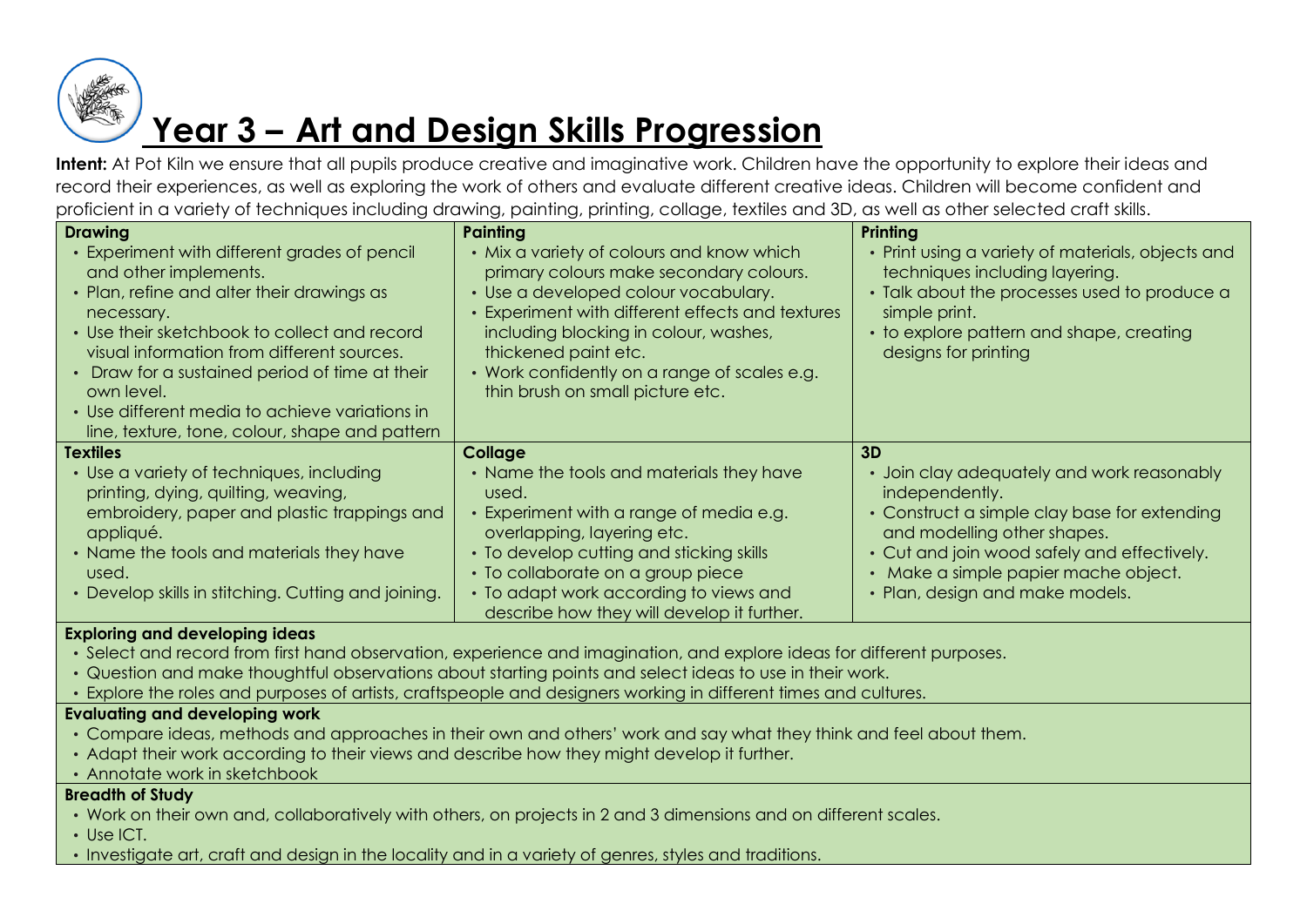

### **Year 4 – Art and Design Skills Progression**

**Intent:** At Pot Kiln we ensure that all pupils produce creative and imaginative work. Children have the opportunity to explore their ideas and record their experiences, as well as exploring the work of others and evaluate different creative ideas. Children will become confident and proficient in a variety of techniques including drawing, painting, printing, collage, textiles and 3D, as well as other selected craft skills.

| <b>Drawing</b>                                                                                                                                                                                  | Painting                                                                                                                                                                                   | Printing                                                                                                                                                                                                                        |
|-------------------------------------------------------------------------------------------------------------------------------------------------------------------------------------------------|--------------------------------------------------------------------------------------------------------------------------------------------------------------------------------------------|---------------------------------------------------------------------------------------------------------------------------------------------------------------------------------------------------------------------------------|
| • Make informed choices in drawing including<br>paper and media.<br>• Alter and refine drawings and describe<br>changes using art vocabulary.<br>• Collect images and information independently | • Make and match colours with increasing<br>accuracy.<br>· Use more specific colour language e.g. tint,<br>tone, shade, hue.<br>• Choose paints and implements appropriately.              | • Research, create and refine a print using a<br>variety of techniques.<br>• Select broadly the kinds of material to print with<br>in order to get the effect they want<br>• Resist printing including marbling, silkscreen and |
| in a sketchbook.<br>• Use research to inspire drawings from memory<br>and imagination.<br>• Explore relationships between line and tone,<br>pattern and shape, line and texture.                | • Plan and create different effects and textures<br>with paint according to what they need for the<br>task.<br>• Show increasing independence and creativity<br>with the painting process. | cold water paste.                                                                                                                                                                                                               |
| <b>Textiles</b>                                                                                                                                                                                 | Collage                                                                                                                                                                                    | 3D                                                                                                                                                                                                                              |
| • Match the tool to the material.                                                                                                                                                               | • Choose collage or textiles as a means of                                                                                                                                                 | • Make informed choices about the 3D                                                                                                                                                                                            |
| • Combine skills more readily.                                                                                                                                                                  | extending work already achieved.                                                                                                                                                           | technique chosen.                                                                                                                                                                                                               |
| • Choose collage or textiles as a means of<br>extending work already achieved.                                                                                                                  | • Refine and alter ideas and explain choices<br>using an art vocabulary.                                                                                                                   | • Show an understanding of shape, space and<br>form.                                                                                                                                                                            |
| • Refine and alter ideas and explain choices<br>using an art vocabulary.                                                                                                                        | • Collect visual information from a variety of<br>sources, describing with vocabulary based on                                                                                             | • Plan, design, make and adapt models.<br>• Talk about their work understanding that it has                                                                                                                                     |
| • Collect visual information from a variety of                                                                                                                                                  | the visual and tactile elements.                                                                                                                                                           | been sculpted, modelled or constructed.                                                                                                                                                                                         |
| sources, describing with vocabulary based on                                                                                                                                                    | • To use collage to produce an individual                                                                                                                                                  | • Use a variety of materials.                                                                                                                                                                                                   |
| the visual and tactile elements.                                                                                                                                                                | response within a multiple image                                                                                                                                                           |                                                                                                                                                                                                                                 |
| • Experiments with paste resist.                                                                                                                                                                |                                                                                                                                                                                            |                                                                                                                                                                                                                                 |

#### **Exploring and developing ideas**

- To collect and record from first hand observation, experience and imagination, and explore ideas for different purposes.
- Question and make thoughtful observations about starting points and select ideas to use in their work.
- Explore the roles and purposes of artists, craftspeople and designers working in different times and cultures.

#### **Evaluating and developing work**

• Compare ideas, methods and approaches in their own and others' work and say what they think and feel about them.  $\Box$  Adapt their work according to their views and describe how they might develop it further

- Work on their own and collaboratively with others, on projects in 2 and 3 dimensions and on different scales.
- Use ICT.
- Investigate art, craft and design in the locality and in a variety of genres, styles and traditions.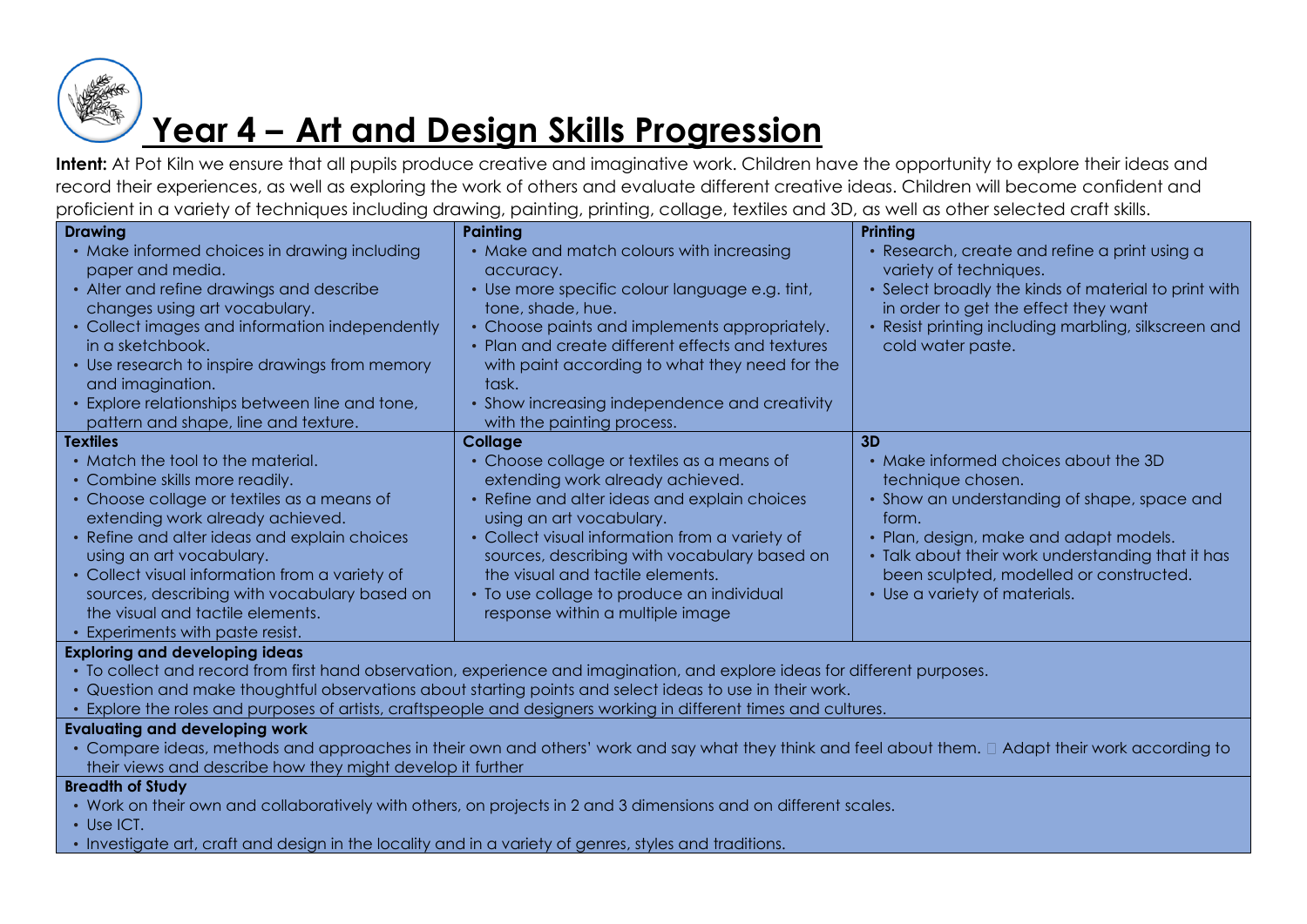

### **Year 5 – Art and Design Skills Progression**

**Intent:** At Pot Kiln we ensure that all pupils produce creative and imaginative work. Children have the opportunity to explore their ideas and record their experiences, as well as exploring the work of others and evaluate different creative ideas. Children will become confident and proficient in a variety of techniques including drawing, painting, printing, collage, textiles and 3D, as well as other selected craft skills.

| <b>Drawing</b><br>• Use a variety of source material for their work.<br>• Work in a sustained and independent way<br>from observation, experience and<br>imagination.<br>• Use a sketchbook to develop ideas.<br>• Explore the potential properties of the visual<br>elements, line, tone, pattern, texture, colour<br>and shape. | Painting<br>• Demonstrate a secure knowledge about<br>primary and secondary, warm and cold,<br>complementary and contrasting colours.<br>• Work on preliminary studies to test media and<br>materials.<br>• Create imaginative work from a variety of<br>sources                                                                                       | Printing<br>• Explain a few techniques, including the use<br>of poly-blocks, relief, mono and resist printing.<br>• Choose the printing method appropriate to<br>task.<br>• Build up layers and colours/textures.<br>• Organise their work in terms of pattern,<br>repetition, symmetry or random printing<br>styles.<br>• Choose inks and overlay colours. |
|-----------------------------------------------------------------------------------------------------------------------------------------------------------------------------------------------------------------------------------------------------------------------------------------------------------------------------------|--------------------------------------------------------------------------------------------------------------------------------------------------------------------------------------------------------------------------------------------------------------------------------------------------------------------------------------------------------|-------------------------------------------------------------------------------------------------------------------------------------------------------------------------------------------------------------------------------------------------------------------------------------------------------------------------------------------------------------|
| <b>Textiles</b><br>• Join fabrics in different ways, including<br>stitching.<br>• Use different grades and uses of threads and<br>needles.<br>• To apply their experience of the batik<br>process and develop their control of tools<br>and techniques.                                                                           | Collage<br>• Extend their work within a specified<br>technique.<br>• Use a range of media to create collage.<br>• To investigate and combine visual and<br>tactile materials and processes to explore<br>ideas for different purposes.<br>• To investigate and combine visual and<br>tactile qualities of materials and processes to<br>make collages. | 3D<br>• Describe the different qualities involved in<br>modelling, sculpture and construction.<br>• Use recycled, natural and manmade<br>materials to create sculpture.<br>• Plan a sculpture through drawing and other<br>preparatory work.                                                                                                                |
| <b>Exploring and developing ideas</b><br>• Select and record from first hand observation, experience and imagination, and explore ideas for different purposes.<br>· Question and make thoughtful observations about starting points and select ideas and processes to use in their work.                                         |                                                                                                                                                                                                                                                                                                                                                        |                                                                                                                                                                                                                                                                                                                                                             |

• Explore the roles and purposes of artists, craftspeople and designers working in different times and cultures.

### **Evaluating and developing work**

- Compare ideas, methods and approaches in their own and others' work and say what they think and feel about them.
- Adapt their work according to their views and describe how they might develop it further

- Work on their own and collaboratively with others, on projects in 2 and 3 dimensions and on different scales.
- Use ICT.
- Investigate art, craft and design in the locality and in a variety of genres, styles and traditions.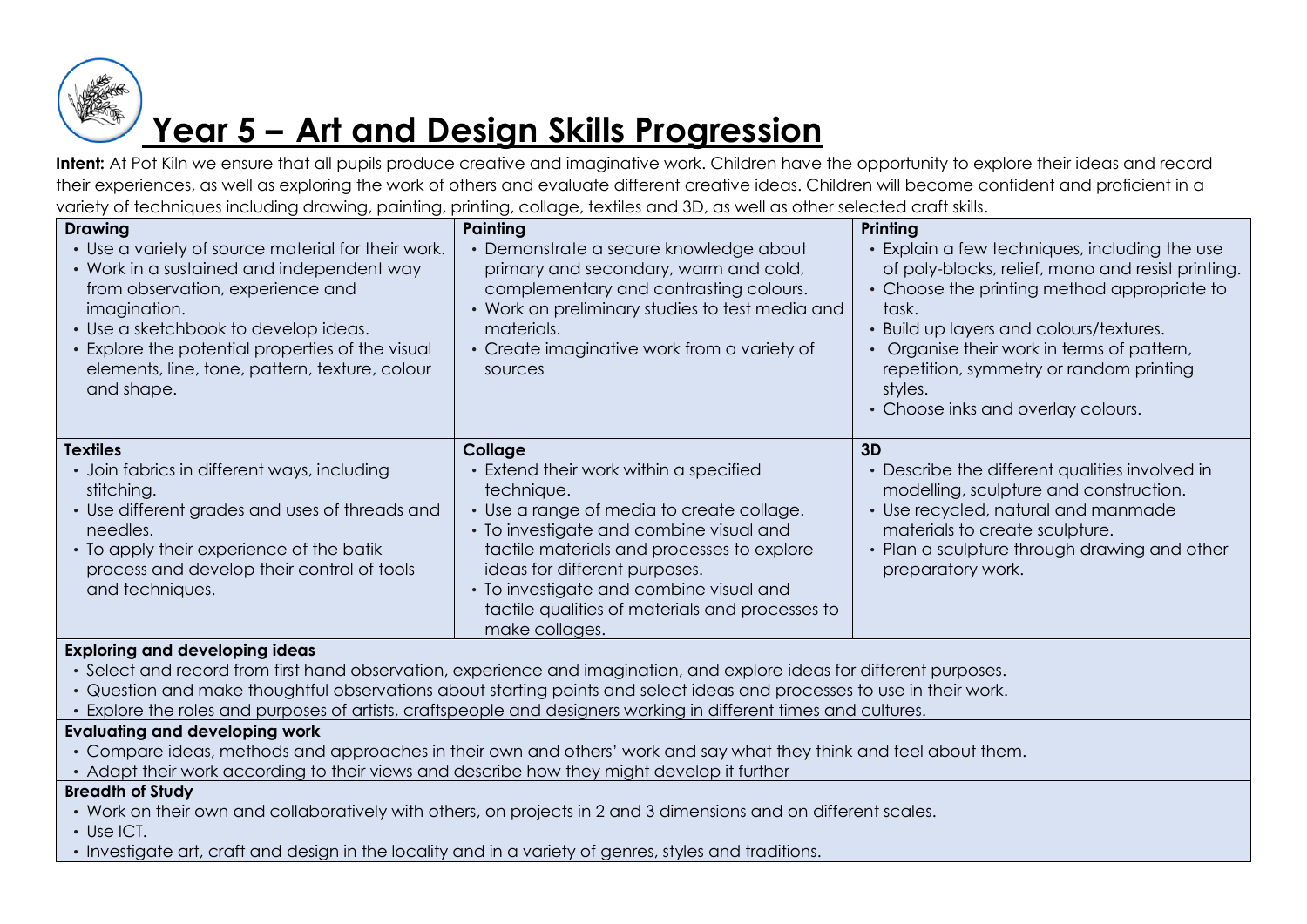

### **Year 6 – Art and Design Skills Progression**

Intent: At Pot Kiln we ensure that all pupils produce creative and imaginative work. Children have the opportunity to explore their ideas and record their experiences, as well as exploring the work of others and evaluate different creative ideas. Children will become confident and proficient in a variety of techniques including drawing, painting, printing, collage, textiles and 3D, as well as other selected craft skills.

| <b>Drawing</b>                                                                                                         | <b>Painting</b>                                                                                                        | Printing                                        |
|------------------------------------------------------------------------------------------------------------------------|------------------------------------------------------------------------------------------------------------------------|-------------------------------------------------|
| Demonstrate a wide variety of ways to make                                                                             | • Create shades and tints using black and                                                                              | • Describe varied techniques                    |
| different marks with dry and wet media.                                                                                | white.                                                                                                                 | • familiar with layering prints.                |
| Identify artists who have worked in a similar                                                                          | • Choose appropriate paint, paper and                                                                                  | • Be confident with printing on paper and       |
| way to their own work.                                                                                                 | implements to adapt and extend their work.                                                                             | fabric.                                         |
| Develop ideas using different or mixed                                                                                 | • Carry out preliminary studies, test media and                                                                        | • Alter and modify work.                        |
| media, using a sketchbook.                                                                                             | materials and mix appropriate colours.                                                                                 | • Work relatively independently.                |
| Manipulate and experiment with the                                                                                     | • Work from a variety of sources, including                                                                            |                                                 |
| elements of art: line, tone, pattern, texture,                                                                         | those researched independently.                                                                                        |                                                 |
| form, space, colour and shape.                                                                                         | • Show an awareness of how paintings are                                                                               |                                                 |
|                                                                                                                        | created (composition).                                                                                                 |                                                 |
| <b>Textiles</b>                                                                                                        | <b>Collage</b>                                                                                                         | 3D                                              |
| • Awareness of the potential of the uses of                                                                            | • To collect visual information to help develop                                                                        | • Develop skills in using clay including slabs, |
| material.                                                                                                              | ideas using a sketchbook                                                                                               | coils, slips, etc.                              |
| • Use different techniques, colours and textures                                                                       | • To combine visual and tactile qualities of                                                                           | • Make a mould and use plaster safely.          |
| when designing and making pieces of work.                                                                              | materials and match these to the purpose of                                                                            | • Create sculpture and constructions with       |
| • To be expressive and analytical to adapt,                                                                            | their work                                                                                                             | increasing independence.                        |
| extend and justify their work.                                                                                         | • To apply their experience of materials and                                                                           |                                                 |
| • To use relief printed textile processes to                                                                           | processes                                                                                                              |                                                 |
| communicate their ideas and observations.                                                                              |                                                                                                                        |                                                 |
| <b>Exploring and developing ideas</b>                                                                                  |                                                                                                                        |                                                 |
|                                                                                                                        | · Select and record from first hand observation, experience and imagination, and explore ideas for different purposes. |                                                 |
| • Question and make thoughtful observations about starting points and select ideas and processes to use in their work. |                                                                                                                        |                                                 |
| Explore the roles and purposes of artists, craftspeople and designers working in different times and culture           |                                                                                                                        |                                                 |
| <b>Evaluating and developing work</b>                                                                                  |                                                                                                                        |                                                 |
| Compare ideas, methods and approaches in their own and others' work and say what they think and feel about them.       |                                                                                                                        |                                                 |
| • Adapt their work according to their views and describe how they might develop it further                             |                                                                                                                        |                                                 |
| <b>Breadth of Study</b>                                                                                                |                                                                                                                        |                                                 |
| • Work on their own, and collaboratively with others, on projects in 2 and 3 dimensions and on different scales.       |                                                                                                                        |                                                 |
| $\cdot$ Use ICT.                                                                                                       |                                                                                                                        |                                                 |

• Investigate art, craft and design in the locality and in a variety of genres, styles and traditions.